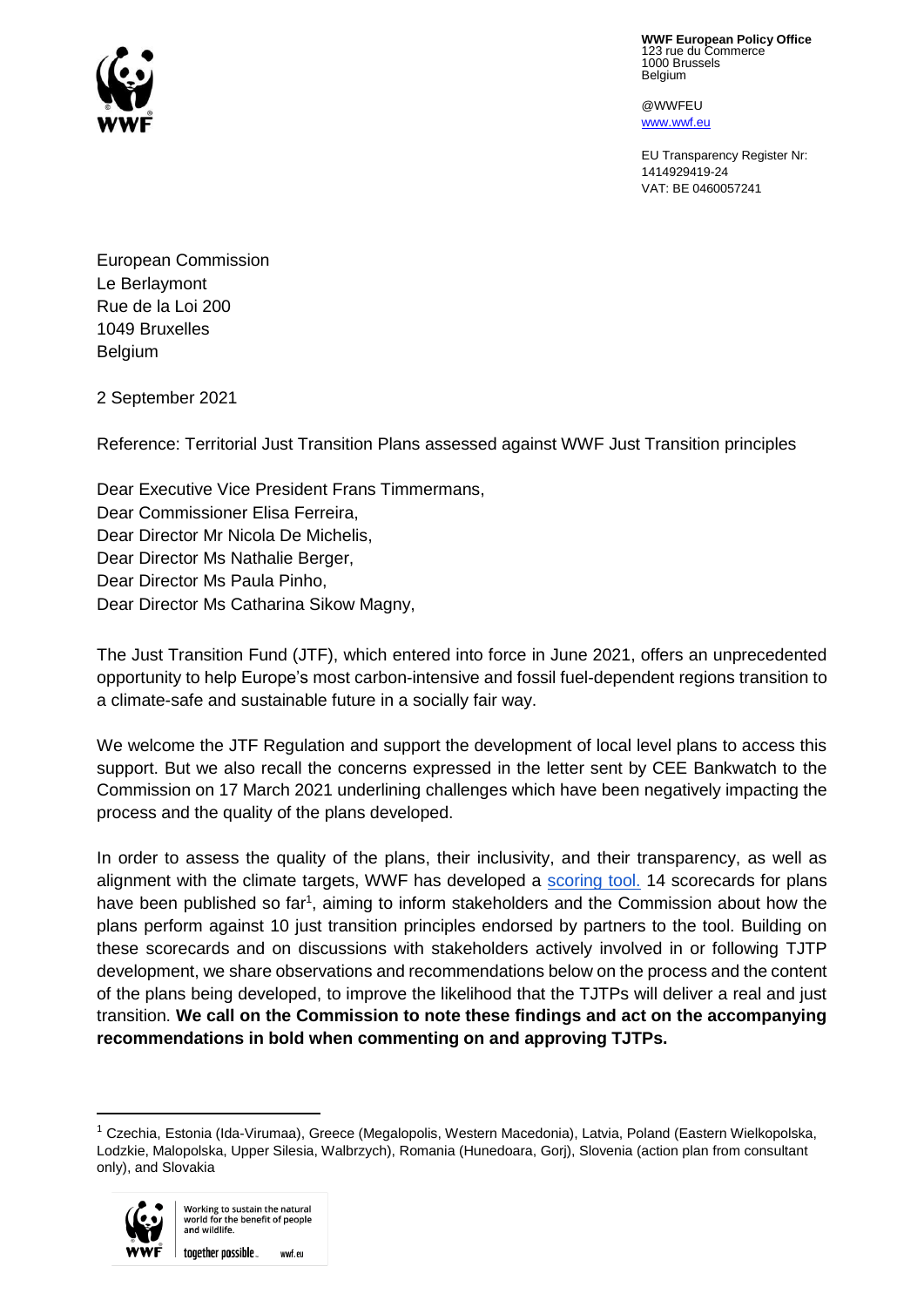1. Sustainability and delivery on long-term, international and EU climate commitments including EU 2030 and 2050 climate objectives (ambition)

The plans generally recognise the EU target of climate neutrality by 2050. On the other hand, the 2030 targets at EU and national level are not considered in all cases and actions are not always aligned with the updated 2030 targets. All plans identify opportunities for increasing the penetration of renewable energy and most for boosting energy efficiency, although some do not go into much detail and others lack any indication that efforts will be made to ensure these investments also deliver on social objectives; for example by facilitating renewable energy communities.

Latvia, Eastern Wielkopolska and Walbrzych offer particularly positive examples of regional ambition, committing to reduce regional emissions by at least 65% by 2030 versus 1990 levels. This demonstrates the potential and power of regional planning.

- **Where a plan was designed with the previous EU 2030 climate targets in mind, the Commission should recommend upward revision to align with current EUwide targets or higher.**
- **The TJTPs should outline a process for revision if national or EU climate targets are further increased before 2027.**
- 2. Does not lead to prolonged fossil fuel use or promote false solutions to the transition to climate neutrality

The plans should be developed in the context of a commitment to a genuine and measurable transition towards climate neutrality. This means the EU and its Member States must phase out coal by 2030 and by fossil gas by  $2035^2$ , and should not support further fossil fuel use or investment. Unfortunately, 8 of the 14 plans assessed indicate an incomplete coal or oil shale phase out by  $2030<sup>3</sup>$ . This contradicts the commitments made in the Paris Agreement to limit global temperature increase to 1.5 $°C<sup>4</sup>$ .

In addition, 9 of the 14 plans reviewed show no indication of a reduction in fossil gas use by 2030 and a phase out by 2035. Several plans rely on aspirational expectations of green/renewable hydrogen (produced through renewables energy, solar or wind) availability to avoid new gas capacity being left stranded. Renewable hydrogen will remain limited up to and beyond  $2050<sup>5</sup>$  and its use must be prioritised. Intensive high-energy

 $\overline{\phantom{a}}$ 

<sup>&</sup>lt;sup>2</sup> "Building a Paris Agreement Compatible (PAC) energy scenario", CAN Europe and the European Environmental Bureau (2020). See also Fossil Gas Manifesto 2021, signed by 20 organisations: [https://caneurope.org/20](https://caneurope.org/20-organisations-release-eu-fossil-gas-manifesto-2035-phase-out/) [organisations-release-eu-fossil-gas-manifesto-2035-phase-out/](https://caneurope.org/20-organisations-release-eu-fossil-gas-manifesto-2035-phase-out/)

<sup>&</sup>lt;sup>3</sup> Czechia, Estonia, Romania (Gorj), Poland (Lodzkie, Upper Silesia, as well as Walbrzych and Malopolska - to be verified as the latter two concern only to heating/residential use), and Slovenia

<sup>4</sup> The IEA Flagship report, "Net Zero by 2050: A Roadmap for the Global Energy Sector" published in June 2021 recognises that by 2030, advanced economies must have phased out unabated coal from electricity and heating, while natural gas-fired generation should peak globally in the same year.

<sup>5</sup> According to the Europe-wide energy scenario "Building a Paris Agreement Compatible (PAC) energy scenario", developed by CAN Europe and the European Environmental Bureau in 2020 to project energy supply and demand in a transition aligned with the Paris Agreement's objective of limiting global heating to 1.5°C: only 6.9% of 2030 final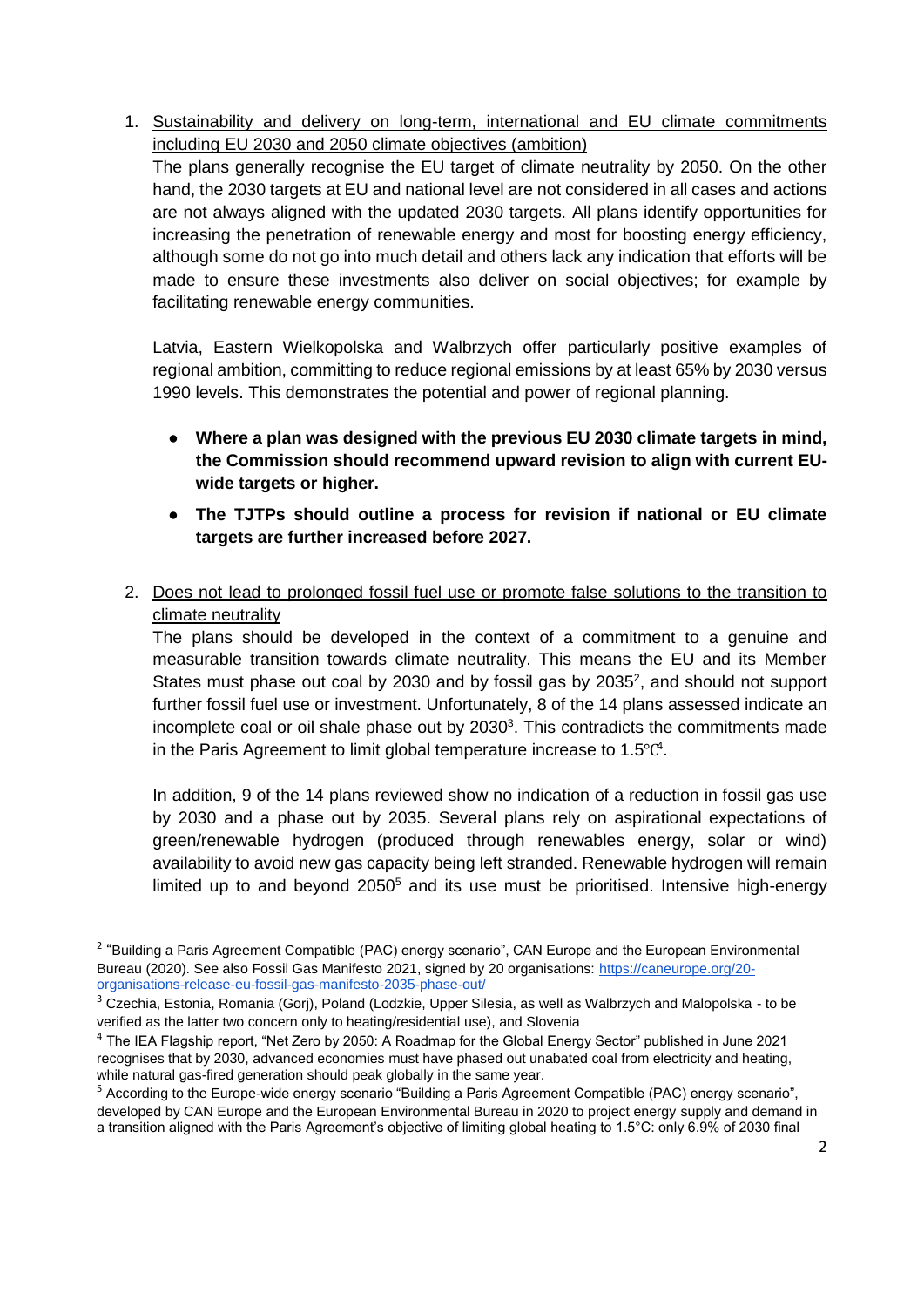industrial processes would benefit from renewable hydrogen and direct electrification, while low-temperature industrial processes and household heating and cooling would benefit from direct renewable heat, such as solar thermal, geothermal or air-source heat pumps. For low grade heating, the use of direct renewable heat solutions is more effective, as is the use of renewables for power generation.

- **Coal, peat and oil shale must be phased out by 2030 at the latest in Europe. The Commission must reject any plan which does not set out a clear plan and timeline to phase out coal, peat or oil shale activities in the region. In its comments, the Commission should also explicitly encourage Member States to adopt a clear and legally binding national path to phase out those activities by 2030, in order to be consistent with the consensus that these activities must be phased out to meet the international climate target to limit global average temperature rise to 1.5**℃**, as set out in the Paris Agreement.**
- **National strategies referenced by TJTPs should foresee a phase out of fossil gas no later than 2035. No new fossil gas projects should be included in TJTPs.**
- **The Commission should critically review inclusion of hydrogen projects for electricity generation against the availability of other green and sustainable technologies.**
- 3. Sustainable economic diversification: it is welcome that nearly all the plans<sup>6</sup> assessed recognise the value of SMEs and start-ups, but only 8 set out clearly how they will support them. Moreover, at least 6 of the plans already indicate excessive or unjustified support for large enterprises<sup>7</sup>. However, the JTF is intended to provide support to SMEs and startups as a default option. Finally, although economic diversification is always promoted, only 4 of the reassessed plans are judged as recognising that all sectors must also become sustainable.
	- **The Commission should demand that TJTPs include measures to support SMEs and start-ups, and encourage Member States to develop project selection criteria that ensure that all sectors of the economy become sustainable and do not significantly harm EU environmental objectives.**
	- **The Commission should critically review the list of large enterprises which can receive funds and should not approve a plan where the list is open or undefined.**

 $\overline{\phantom{a}}$ energy demand (20% by 2050) will come from renewable gases (biogas and renewable hydrogen). All this renewable (or "green") hydrogen will be needed in transport and industry, not in residential heating or power generation.

 $^6$  Latvia's plan did not recognise the value of SMEs explicitly.

 $7$  TJTPs in Estonia, Slovenia, Latvia, Lodzkie and Malopolska prioritise energy transition investments in companies with grants from the just transition fund, without a clear justification of why the companies cannot cover these costs by alternate means. In Eastern Wielkopolska, Ze Pak is a potential applicant for support to develop degraded areas, but polluter pays weightings are not mentioned in the assessment of eligibility. In Upper Silesia, a list of PGG projected operations is included and a decision will be made on whether financing will come from the national just transition plan or the JTF "at a later date".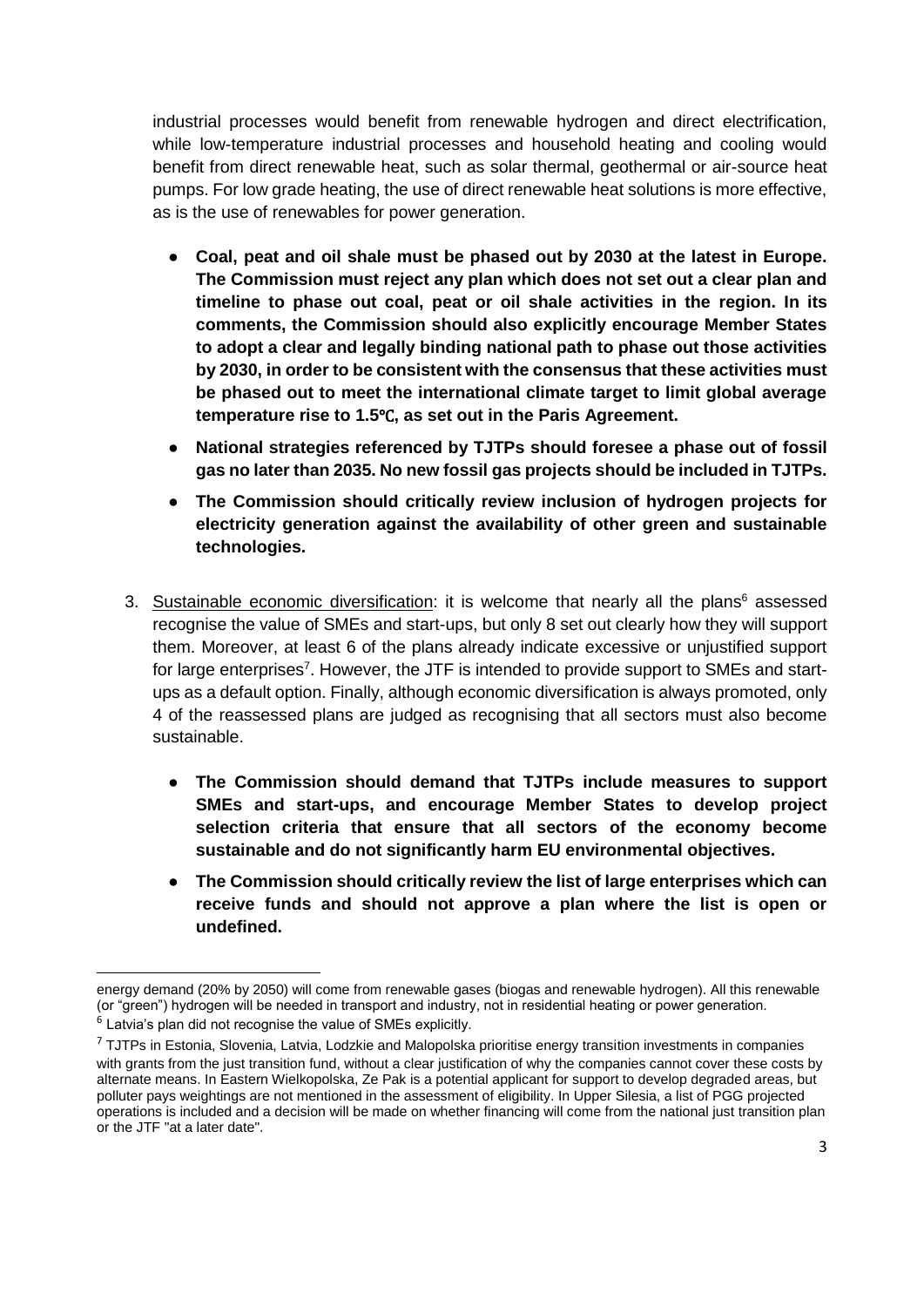- **The Commission should ensure TJTPs include sufficient reskilling programmes and provisions for renewable energy by 2030, before approving them.**
- 4. Inequality and interregional solidarity: all of the TJTPs assessed include measures to address social inequality, improve interregional solidarity, and tackle injustices, but Czechia notably performs poorly on several indicators. Areas for improvement in all plans include the need to introduce measures to ensure new jobs created are of similar quality and remuneration as jobs in declining industries. No assessed plan explicitly highlights the need to consider all factors determining decent and fair working conditions, such as access to collective bargaining, or safe, healthy working conditions and reasonable working hours. Gender equality measures are not reflected in 7 of the plans, but 3 of the assessed plans actively propose measures to combat gender inequality<sup>8</sup> (particularly for employment). The need to consider the impact of the transition on quality of life measures is not reflected in every plan.
	- **The Commission should assess all plans against their contribution to the European Pillar of Social Rights, particularly to ensure they include measures to tackle gender inequality and that new jobs create fair and just working conditions**
- 5. Do no significant harm: none of the plans assessed include a clear commitment to ensure respect for the principle of do no significant harm. It is concerning that 3 of the plans foresee new or potential new waste incineration capacity, although 8 plans include measures to actively increase the circular economy<sup>9</sup>. Investment in new fossil infrastructure is included in 4 of the plans, while all plans except Malopolska and Slovenia<sup>10</sup> foresee investments in infrastructure which could indirectly lead to greater greenhouse gas emissions and fossil fuel-based activities, such as motorways.

The risk of significant harm to EU environmental and climate objectives could be reduced by adding an exclusion list to the plans, as well as a do-no-significant-harm test for investments, but no plan includes such provisions. Moreover, some draft plans include plans to increase or to introduce forest biomass combustion, which lacks any clear assessment of sustainability and likely targets a loophole in the Renewable Energy Directive Revision proposal<sup>11</sup>.

 $\overline{\phantom{a}}$ 

<sup>&</sup>lt;sup>8</sup> Lodzkie, Wielkopolska and Estonia

<sup>&</sup>lt;sup>9</sup> Czechia, Estonia, Eastern Wielkopolska, Lodzkie, Hunedoara, Gorj, Slovenia, Slovakia

<sup>&</sup>lt;sup>10</sup> Estonia (Ida-Virumaa), Greece (Megalopolis, Western Macedonia), Latvia, Poland (Eastern Wielkopolska, Lodzkie, Upper Silesia, Walbrzych), Romania (Hunedoara, Gorj), and Slovakia. Czechia did not provide enough information.  $11$  Proposal for a Directive of the European Parliament and of the Council amending Directive (EU) 2018/2001 of the

European Parliament and of the Council, Regulation (EU) 2018/1999 of the European Parliament and of the Council and Directive 98/70/EC of the European Parliament and of the Council as regards the promotion of energy from renewable sources, and repealing Council Directive (EU) 2015/652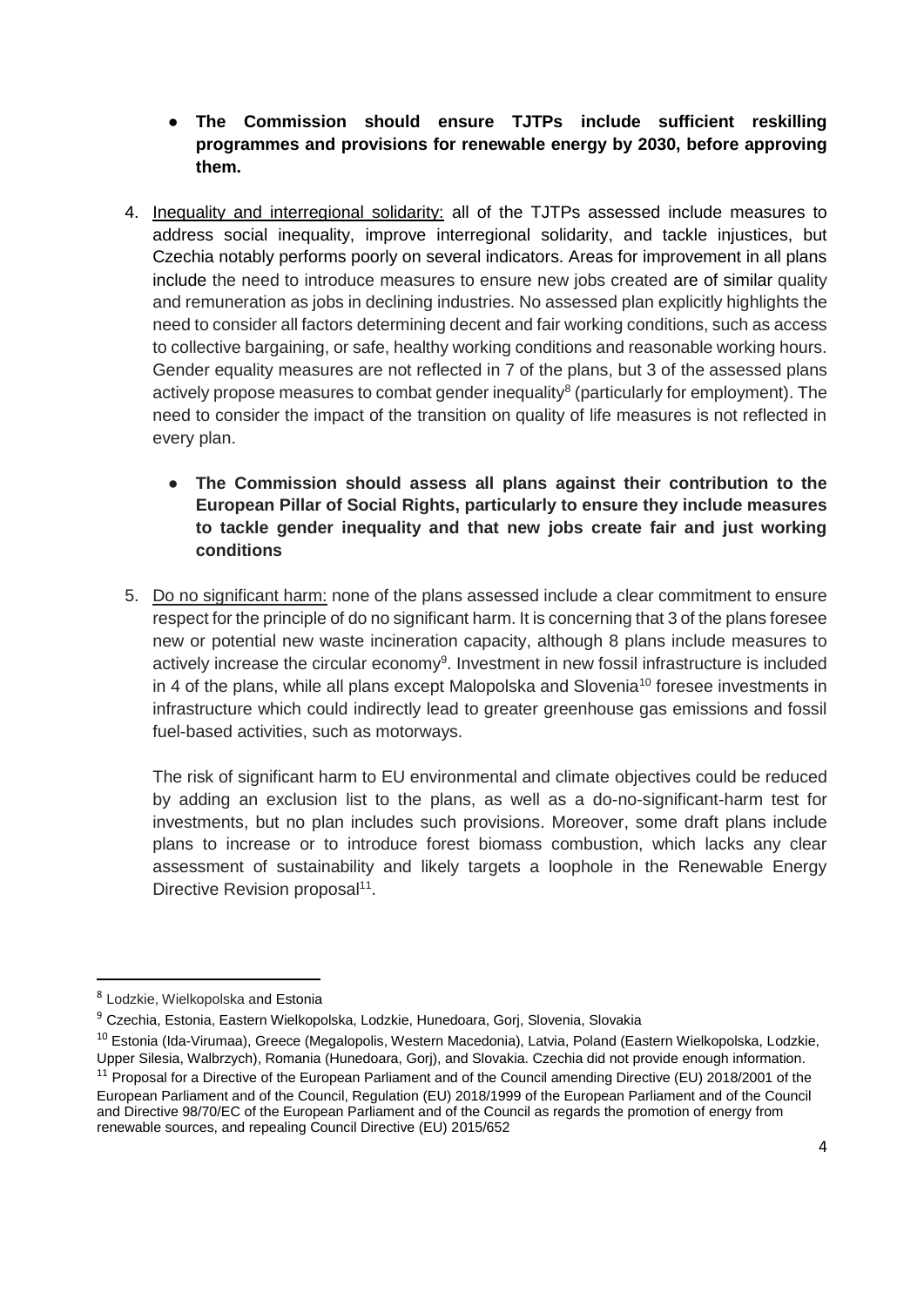- **The Commission should not approve any plans which foresee new waste incineration capacity or other GHG intensive activities, such as building motorways, given that 2030 is a key decade on the path to decarbonisation.**
- **The Commission should encourage Member States to adopt exclusion lists and to include project selection criteria that seek to improve EU environmental and biodiversity indicators.**
- **TJTPs should also include respect for a "do no significant harm" principle, which is implemented using the technical screening criteria developed by the EU Technical Expert Group on Sustainable Finance in its March 2020 report on the EU Taxonomy12.**
- **The Commission should demand that any fossil gas projects are explicitly mentioned in the plan and that their consistency with a fossil gas phase out by 2035 is stated.**
- 6. Polluter pays: the assessed plans perform worst overall on the principle of respect for the polluter pays principle. 9 of the plans clearly propose the use of JTF resources to pay for land restoration and rehabilitation without an analysis, or commitment to such an analysis, of the applicability of the Polluter Pays Principle<sup>13</sup>. None of the plans establish how the Polluter Pays Principle will be respected when making investment decisions.
	- **The Commission should insist that TJTPs respect the polluter pays principle, including through the introduction of a mandatory check on whether operators or other private entities are liable for environmental damage before it can be remediated using JTF grants.**
	- **Wherever new mining, coal, oil or gas exploitation operations are planned, the Commission must reject plans by default. Similarly, to increase ambition, the Commission should expedite approval of TJTPs that foresee investments in sustainable, renewable and diversified energy projects.**
- 7. Adequate, coordinated and long-term public and private funding sources: plans rely too heavily on public funding sources, and particularly the JTF. Walbrzych and Eastern Wielkopolska stand out as counterexamples however, with measures to leverage private financing or investment in the plans.
	- **The Commission should verify that plans clearly indicate how they will use Pillar 2 of the JTM, as well as how other sources of finance beyond the JTM**

 $\overline{a}$ 

<sup>12</sup> Available here:

[https://www.google.com/url?sa=t&source=web&rct=j&url=https://ec.europa.eu/info/sites/default/files/business\\_econom](https://ec.europa.eu/info/sites/default/files/business_economy_euro/banking_and_finance/documents/200309-sustainable-finance-teg-final-report-taxonomy_en.pdf) [y\\_euro/banking\\_and\\_finance/documents/200309-sustainable-finance-teg-final-report](https://ec.europa.eu/info/sites/default/files/business_economy_euro/banking_and_finance/documents/200309-sustainable-finance-teg-final-report-taxonomy_en.pdf)[taxonomy\\_en.pdf&ved=2ahUKEwiM0Y7JwKzyAhWDO-wKHcDQARMQFnoECAYQAQ&usg=AOvVaw2p3](https://ec.europa.eu/info/sites/default/files/business_economy_euro/banking_and_finance/documents/200309-sustainable-finance-teg-final-report-taxonomy_en.pdf) [vuUh1f9whb6sgUMPgg](https://ec.europa.eu/info/sites/default/files/business_economy_euro/banking_and_finance/documents/200309-sustainable-finance-teg-final-report-taxonomy_en.pdf)

<sup>&</sup>lt;sup>13</sup> Most TJTPs do not indicate respect for polluter pays and only 4 (Slovakia, Gorj, and the two assessed Greek plans) received an amber rating for this principle. This should still be investigated further for these TJTPs.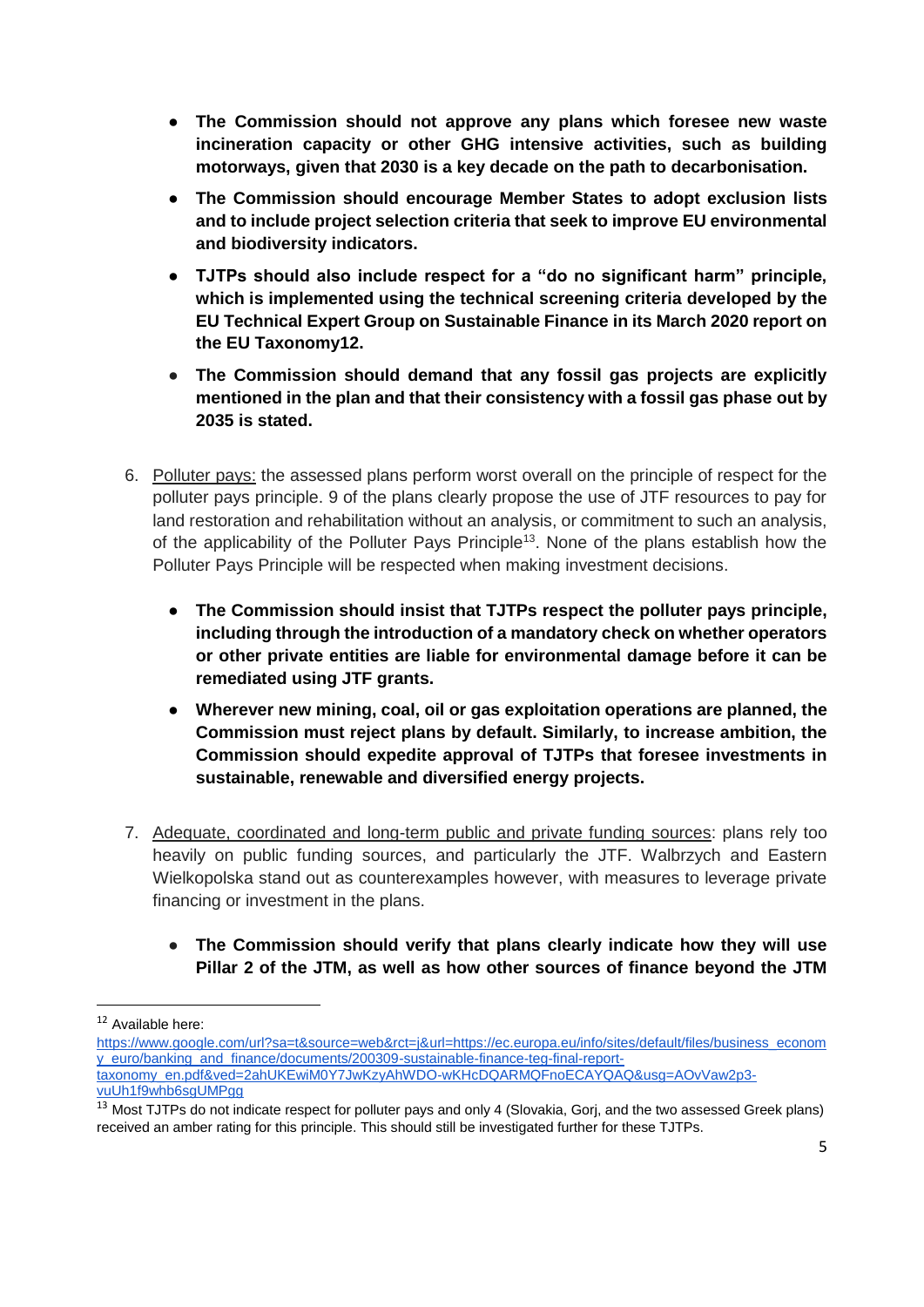**will be used, while ensuring coherence and complementarity with other Cohesion policy funds that flow to the just transition regions14. Where plans do not include this information, the Commission should insist on such information being provided in its observations.**

- 8. Respect for social dialogue and the partnership principle: while some examples of good practice exist, all plans assessed could improve measures for partnership and for better cooperation with the wider public in developing plans<sup>15</sup>. Poor identification of stakeholders is a common problem. Limited detail is often given on how views and consultation inputs are, or have been, integrated into the plans; in many cases provisions for consultation have been poor, with insufficient time for stakeholders to comment. In no plan is it clear that social dialogue has been a part of developing plans.
	- **The Commission must not approve any plan which does not clearly indicate how all stakeholders, as outlined by the European Code of Conduct on Partnership, have been consulted and how their views have been integrated into the plan submitted to the Commission.**
	- Where there is doubt about the sufficiency or success of stakeholder **consultation, the Commission should reach out to civil society groups and other industry partners to verify whether consultation on the plan was adequate before approving it.**
	- The Commission must also not approve any plan which does not clearly **indicate how all stakeholders will be involved formally in the implementation of the plan. The management model needs to outline what formal bodies will be appointed and how representation of all stakeholder groups will be assured, including voting rights.**
	- **To facilitate the work of regions in finding stakeholders, a common database of NGOs, associations and industry, and their field of expertise should be offered to Member States and their regions16.**
- 9. Place-based, local approach: the plans are generally well-targeted towards the local level and include some specific measures for the regions concerned, although this could be strengthened further in several plans. It is less clear however that communities have been properly engaged - and will continue to be engaged - in the development of plans to ensure all their needs, rights and values are respected. A good practice worth highlighting is Upper Silesia's commitment to, and inclusion of plans for, coal community engagement in the just

 $\overline{a}$ 

<sup>&</sup>lt;sup>14</sup> As required by article 5 of the Common Provisions Regulation (Regulation (EU) 2021/1060 of the European Parliament and of the Council) Article 5(3)

<sup>&</sup>lt;sup>15</sup> Public understanding of just transition is often low. For example, according to research conducted for Greenpeace Czechia only 3% people know what "just transition" means in Czechia. By contrast, a good practice can be highlighted from Upper Silesia, in which the TJTP makes provisions for communicating the just transition strategy to the public throughout the entire 2021-2027 financial period.

 $16$  The helpful 'governance of transitions toolkit' produced by the Coal Regions in Transition secretariat should also be highlighted and can be considered as relevant to non-coal regions.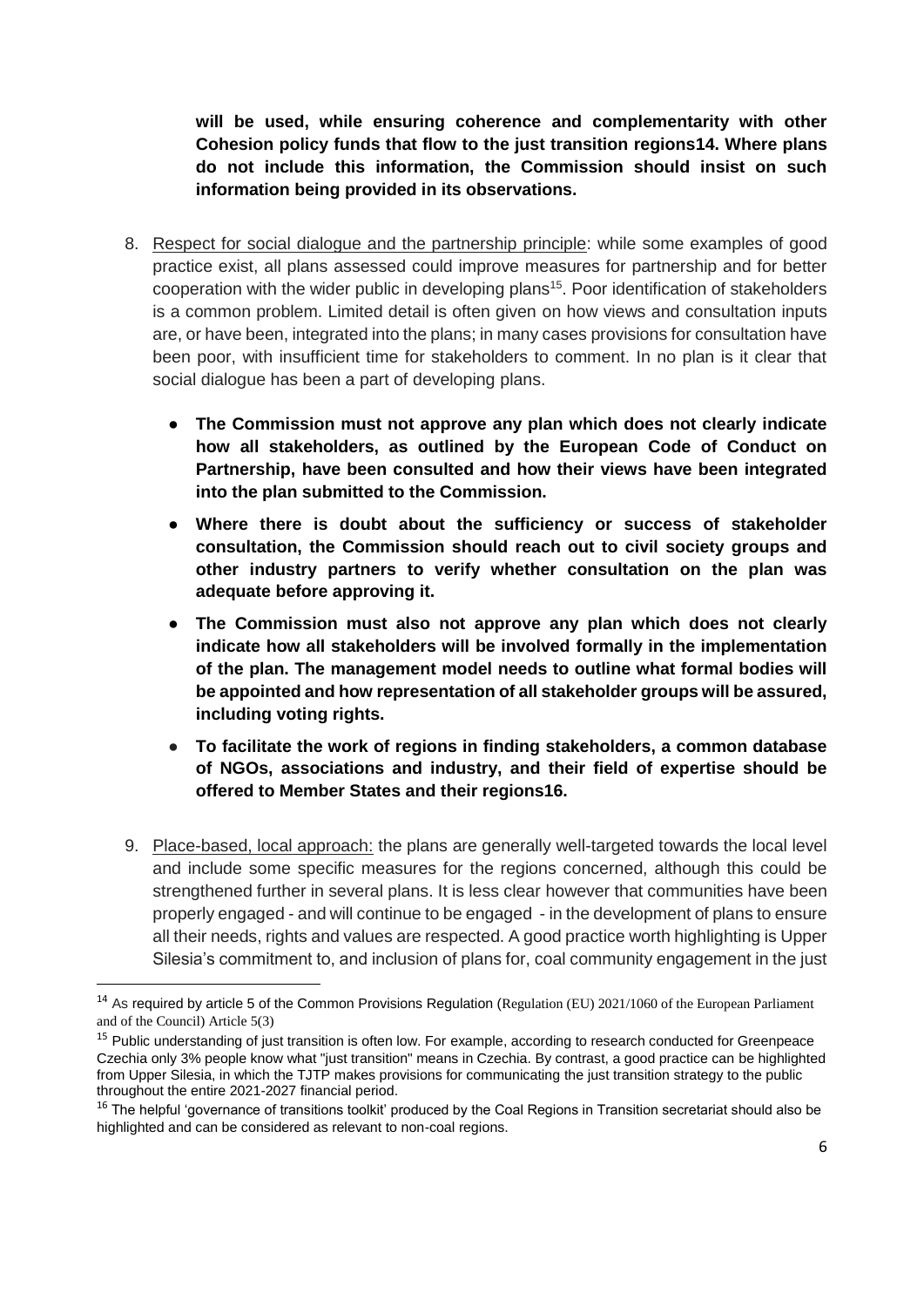transition process throughout the financial period (2021-27), but caveats include a concern that some stakeholders were not invited to the structured consultations in this region.

- **The Commission should encourage best practices such as a commitment to continue engaging with the community and communicating on the implementation of the TJTP when submitting observations to the plans and in fora such as the Just Transition Platform.**
- **The Commission should encourage consultation of a wide diversity of stakeholders, in line with the European Code of Conduct on Partnership.**
- 10. High-quality, independent and objective analysis: the plans generally include indicators that are focused at the regional level and are appropriate to the goals of the fund. However, several of the plans include analysis which is based on unverified data sources, such as in Lodzkie, where indirect job creation of mining multipliers significantly exceed those proposed by on the ground studies conducted by non-industry bodies, thereby generating a misleading impression of the relative importance of mining to employment in the region.
	- **The Commission should challenge poor or unusual data analyses and insist on their correction before approving plans.**
- 11. No TJTP can be considered an outstanding example of good, just transition practice. There are good practices and examples in many of the plans so far assessed and we consider that the overall process of developing TJTPs offers a lot of potential and good lessons learned which could strengthen transition processes in future. However, it is clear that improvements can and should be made in every plan before they are approved by the Commission.
	- **We call on the Commission to publish any observations made regarding the submitted TJTPs, even if the plans are not eventually approved.** This is essential to ensure that all stakeholders can engage effectively in further improvement of the plans, as well as raise further issues.

We sincerely hope that this information will be taken on board and we will be pleased to respond to requests for further information or questions on any of the points or recommendations elaborated above.

On behalf of the undersigning organisations.

Ester Asin, Director WWF EPO